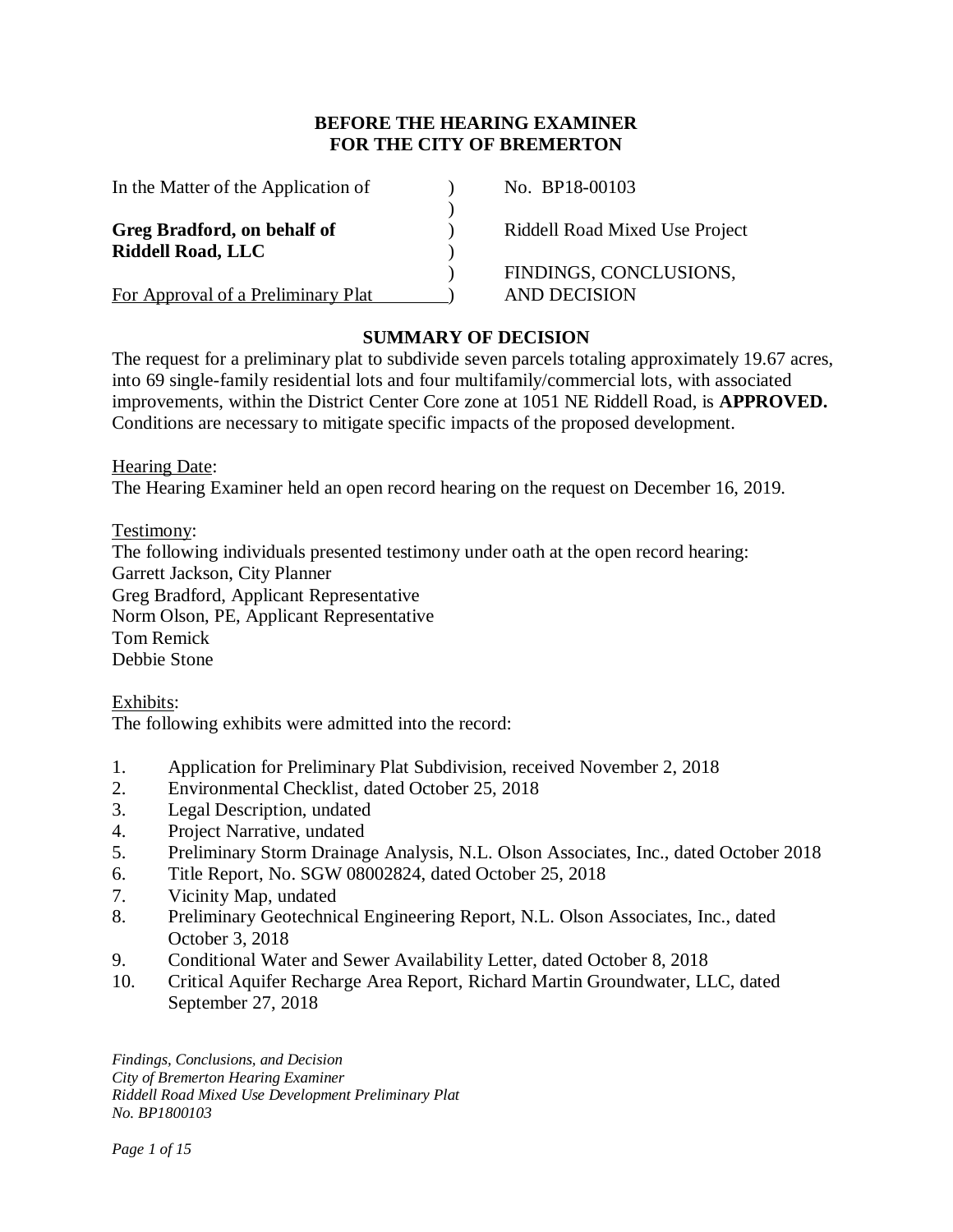- 11. Wetland Determination Technical Memorandum, BGE Environmental, LLC., dated March 12, 2018
- 12. Area Calculation map, undated
- 13. Landscape plans (Drawings 1 to 3, of 3), dated February 11, 2019
- 14. Preliminary plat drawings, October 5, 2018
	- a. Cover Sheet
	- b. Topographic Survey & Existing Conditions (Sheet C2.00)
	- c. Preliminary Plat (Sheet C2.11)
	- d. Site Plan Overall (Sheet C3.00)
	- e. Site Plan NW (Sheet C3.01)
	- f. Site Plan SW (Sheet C3.02)
	- g. Site Plan SE (Sheet C3.03)
	- h. Site Plan NE (Sheet C3.04)
	- i. Road Sections & Site Details (Sheet C3.10)
	- j. Road Profiles (Sheet C3.20)
	- k. Storm & Grading Plan NW (Sheet C4.01)
	- l. Storm & Grading Plan SW (Sheet C4.02)
	- m. Storm & Grading Plan SE (Sheet C4.03)
	- n. Storm & Grading Plan NE (Sheet C4.04)
	- o. Utility Plan (Sheet C5.00)
- 15. Updated Traffic Analysis, Gibson Traffic Consultants, Inc., dated October 2019
- 16. Conceptual Site Plan, dated March 7, 2017; NE Riddell Road Improvements (Sheet C3.05), dated October 5, 2018
- 17. Mitigated Determination of Nonsignificance, issued November 27, 2019
- 18. Public notice
	- a. Determination of Completeness, dated May 7, 2019
	- b. Notice of Application and SEPA Determination, dated May 21, 2019
	- c. Declaration of Mailing, dated May 21, 2019, with attached notice of Application and SEPA Determination, dated May 21, 2019
	- d. Email from Garrett Jackson To Whom It May Concern, dated May 21, 2019
	- e. Email from Garrett Jackson To Whom It May Concern, dated May 21, 2019
	- f. Mailing labels
	- g. Declaration of Posting, dated May 21, 2019, with photo Public Notice of Land Use Action, undated, and aerial map, undated
	- h. Invoice *Kitsap Sun*, No. 0003572398, dated May 16, 2019, for publication on May 21, 2019
	- i. Email from Edward Coviello to Garrett Jackson, dated June 3, 2019, with email string
	- j. Email from Noreena M. Rodriguez-Eniz to Garrett Jackson, dated June 4, 2019
	- k. Email from Dennis Stone, to Garrett Jackson, dated June 5, 2019
	- l. Letter from Katelynn Piazza, SEPA Coordinator, Department of Ecology, to Garrett Jackson, dated June 5, 2019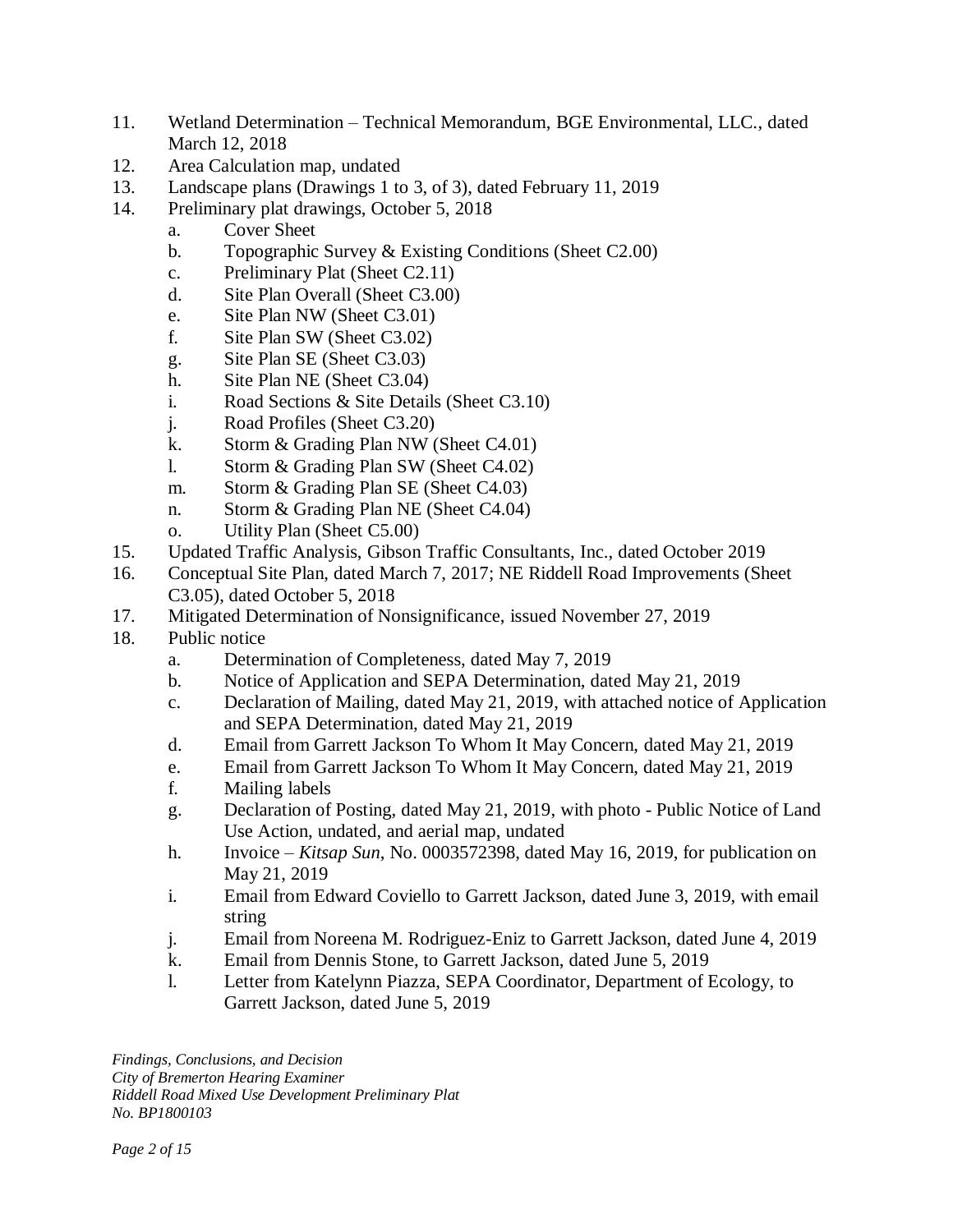- m. Letter from Norman L. Olson II, P.E., to Garrett Jackson, dated June 24, 2019
- n. Notice of Hearing, undated, with Site Plan, undated
- o. Declaration of Mailing, dated December 6, 2019, with attached Notice of Hearing, undated, and Site Plan, undated
- p. Email from Garrett Jackson To Whom It May Concern, dated December 6, 2019
- q. Mailing labels
- r. Declaration of Posting, dated December 6, 2019, with photo- Public Notice of Land Use Action, undated, and aerial map, undated
- s. Invoice *Kitsap Sun,* No. 0003938816, dated December 5, 2019, for publication December 6, 2019
- t. Email Comment from Dale Herbold, dated December 13, 2019,
- 19. Staff Report, dated December 6, 2019

The Hearing Examiner enters the following findings and conclusions based upon the exhibits admitted at the open record hearing:

## **FINDINGS**

# Application and Notice

- 1. Greg Bradford, on behalf of Riddell Road, LLC (Applicant), requests approval of a preliminary plat to subdivide seven parcels totaling approximately 19.67 acres, into 73 lots - 69 single-family residential lots and four multifamily/commercial lots - with associated development in the District Center Core zone. Site developments would include approximately 528 parking stalls, landscaping installation, street and utility installation, and 170,000 cubic yards of cut/fill grading. The property is located at 1051 NE Riddell Road. 1 *Exhibit 1; Exhibit 4; Exhibit 14; Exhibit 19, Staff Report, page 1.*
- 2. The City of Bremerton (City) determined the application was complete on May 7, 2019. Notice of the complete application was given on May 21, 2019, with a public comment period on the application open until June 5, 2019. On December 6, 2019, the City mailed or email notice of the application to property owners within 300 feet of the subject property and to applicable departments, agencies, and tribes, including the Bremerton School District, the Washington State Department of Fish and Wildlife (WDFW), the Department of Ecology (DOE), the Department of Transportation (DOT), Kitsap Transit, the Port of Bremerton, the Suquamish Tribe, and the U.S. Army Corps of Engineers (Army Corps). The same day, the City posted notice of the application on the subject property and published notice in the *Kitsap Sun*. On June 21, 2019, the City provided notice of the open record hearing associated with the application by mailing or emailing

 $\overline{a}$ <sup>1</sup> The existing lots are identified by tax assessor ID numbers 022401-1-002-2001, 022401-1-024-2005, 022401-1-079-2009, 022401-1-039-2008, 022401-1-042-2003, 022401-1-064-2006, and 022401-1-062- 2008. *Exhibit 19, Staff Report, page 1.* A legal description is provided with the application materials. *Exhibit 3.*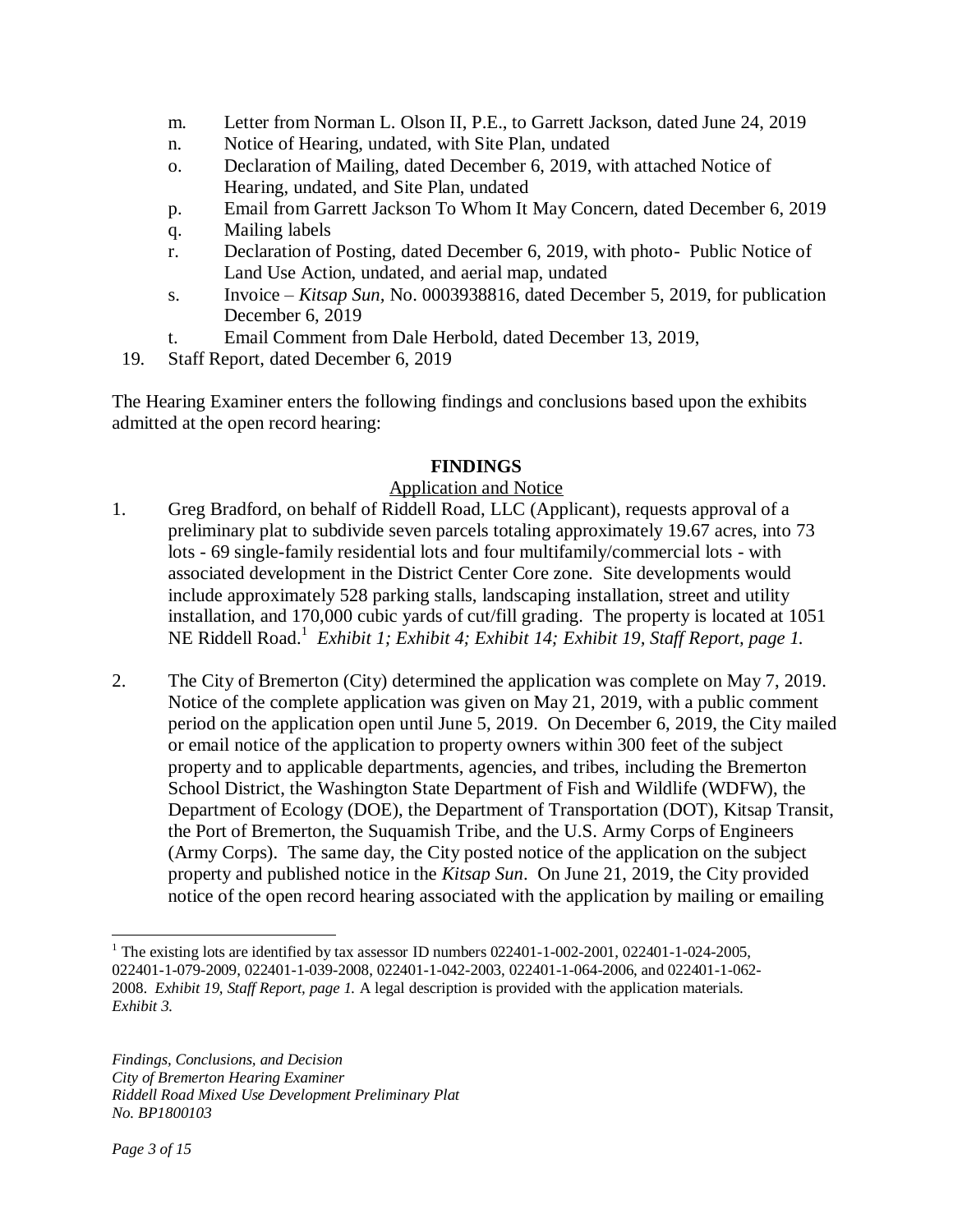notice to property owners within 300 feet of the property and to applicable departments, agencies, and tribes. The same day, the City posted notice of the hearing on the property. On June 22, 2019, the City published notice of the hearing in the *Kitsap Sun*. *Exhibit 18.* 

3. Four comments were received in response to the notice of complete application. The Department of Ecology recommend a Phase I environmental assessment be conducted; Kitsap Transit recommended that a bus stop be installed along Riddell Road frontage; Noreena Rodriguez expressed concerns about impacts to wildlife, privacy and loss of views; and Dennis Stone expressed concerns about impacts to wildlife, loss of privacy, traffic impacts and construction impacts. The City and Applicant responded to these concerns by noting that a Phase I environmental assessment was completed, that a bus stop along Riddell Road frontage would be provided by the Applicant, that landscaping would be provided, that an open space area along the western property line would be provided for wildlife, and that the anticipated increase in traffic from the proposed development would be within the level of service standards established by the City. *Exhibit 19, Staff Report, page 11; Exhibit 18.* 

## State Environmental Policy Act

4. The City Department of Community Development (DCD) acted as lead agency and analyzed the environmental impact of the proposal, as required by the State Environmental Policy Act (SEPA), Chapter 43.21C RCW. The City consolidated the application and SEPA comment periods under the Optional DNS process provided for by the Washington Administrative Code (WAC) 197-11-355, with a comment deadline of June 5, 2019. Notice materials stated that DCD expected to issue a Mitigated Determination of Nonsignificance (MDNS) for the proposal. DCD reviewed the Applicant's Environmental Checklist and other information on file. The Environmental Checklist listed songbirds, squirrels and raccoons as having been observed or are known to be on or near the site. SEPA Responsible Official Andrea Spencer determined that, with five mitigation measures, the proposal would not have a probable significant adverse impact on the environment. Accordingly, DCD issued an MDNS on November 27, 2019, noting that an appeal may be filed pursuant to BMC 10.04.210. The mitigation measures require the Applicant to: (1) record a Notice to Title acknowledging density transfer of proposed single-family home acreage to proposed apartment parcels; (2) install all plat infrastructure prior to final plat with no phasing; (3) install solid screen fencing six feet in height between planned single-family and multifamily/commercial uses prior to final plat; (4) install right-of-way improvements; and (5) equip all structures, including residential structures, with fire sprinkler systems. *Exhibit 2; Exhibit 17; Exhibit 19, Staff Report, pages 1 and 11.*

### Comprehensive Plan, Zoning, and Surrounding Property

5. The subject property is designated District Center (DC) under the City's Comprehensive Plan. One purpose of the DC is to encourage commercial, mixed-use and higher density

*Findings, Conclusions, and Decision City of Bremerton Hearing Examiner Riddell Road Mixed Use Development Preliminary Plat No. BP1800103*

*Page 4 of 15*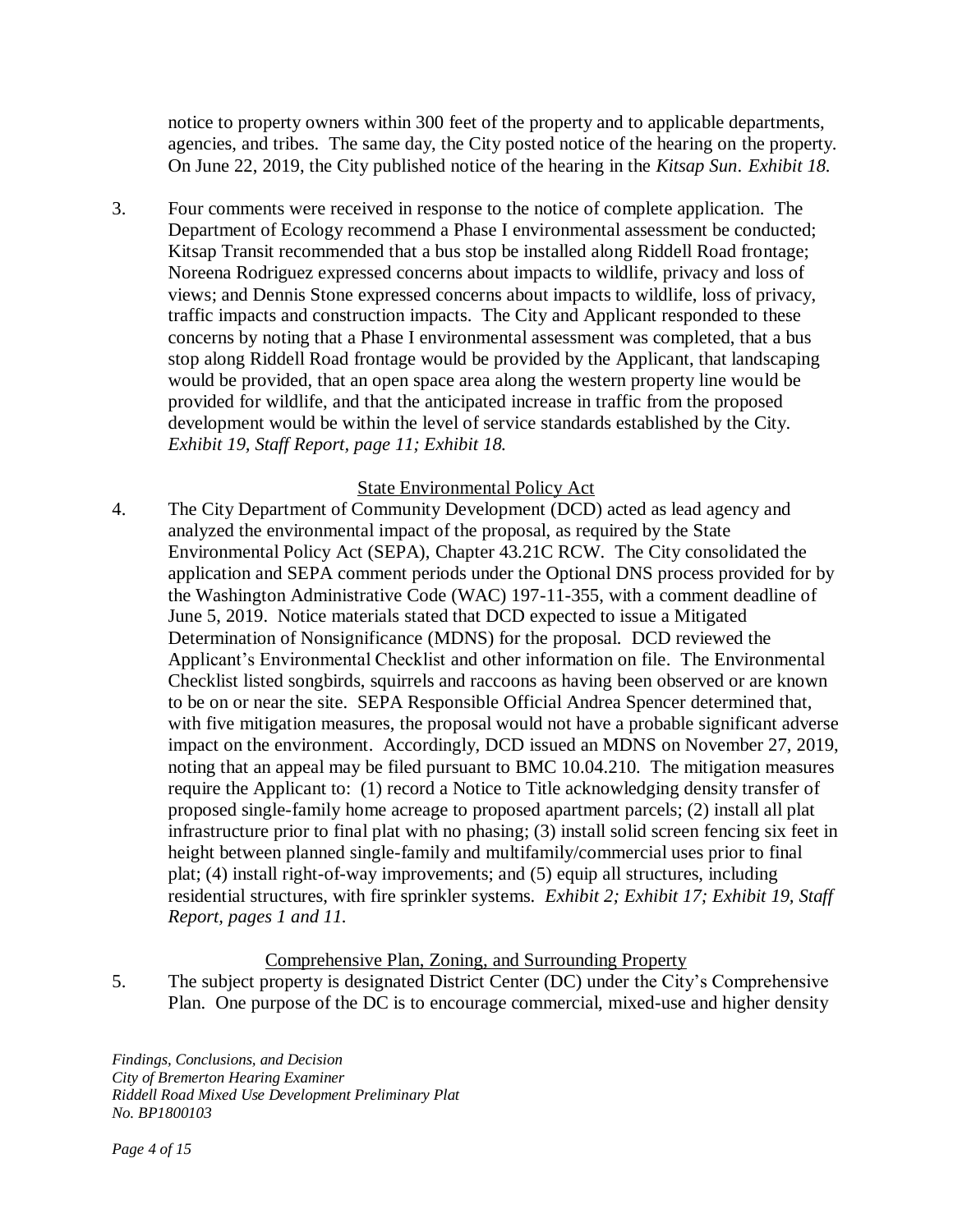residential development within district centers. The Comprehensive Plan also is intended to protect the natural environment, promote infill development, encourage development of a variety of housing types and support access to quality and affordable housing for all city residents. City staff analyzed the proposal for consistency with the Comprehensive Plan and determined that, with the MDNS conditions noted above, the proposed development would conform to the plan. *Bremerton Comprehensive Plan Goals LU-1, LU-2, LU-3; Policies LU-31, LU2-DC (A). Exhibit 19, Staff Report, pages 2 and 3.*

6. The proposed development would be within the District Center Core (DCC) zone. The purpose of the DCC zone is to provide a mixed-use town center to support surrounding neighborhoods and the general public. The DCC zoning standards and regulations require that there be adherence to specific requirements related to design, structure setbacks, density, mixed-use development, parking, and landscaping. City staff analyzed the development proposal for compliance with these specific standards and regulations and determined that, with conditions, the proposed development would be in compliance with them. *Exhibit 19, Staff Report, pages 3 and 4; BMC Chapter 20.70.020 - .090.* 

## Preliminary Plat Requirements

### *Landscaping*

7. A Preliminary Landscape Plan, dated February 21, 2019, was submitted as part of the plat application. City staff determined that this preliminary plan would need additional elements in order to comply with ordinance requirements. Specifically, the landscape plan must address frontage along Riddell Road and along the alley adjacent to the eastern property line. In addition, a visual landscape screen is required along the western border. Conditions of approval are necessary to ensure a final landscape plan is in full compliance with City ordinances. *Exhibit 13; Exhibit 19, Staff Report, pages 4 and 5.*

### *Access and Traffic Impacts*

8. A Traffic Impact Analysis, dated October 3, 2019, was submitted as part of the plat application. The analysis recommends a left-turn lane be provided for access to the plat off of Riddell Road. With this improvement to traffic, the City staff determined that any traffic impact from the proposed development would be consistent with the level of service standards adopted by the City. The Applicant would install frontage improvements on streets, as required by BMC 11.12.110, including curbs, gutters, sidewalks, street lighting, street trees, and planter strips. *Exhibit 16; Exhibit 15; Exhibit 19, Staff Report, page 5.*

### *Parking*

9. The Applicant proposes to provide 528 parking spaces for the proposed development. City staff determined that this number would meet the requirement in City ordinances, specifically noting that the exact location of the parking is not determined in the plat map

*Findings, Conclusions, and Decision City of Bremerton Hearing Examiner Riddell Road Mixed Use Development Preliminary Plat No. BP1800103*

*Page 5 of 15*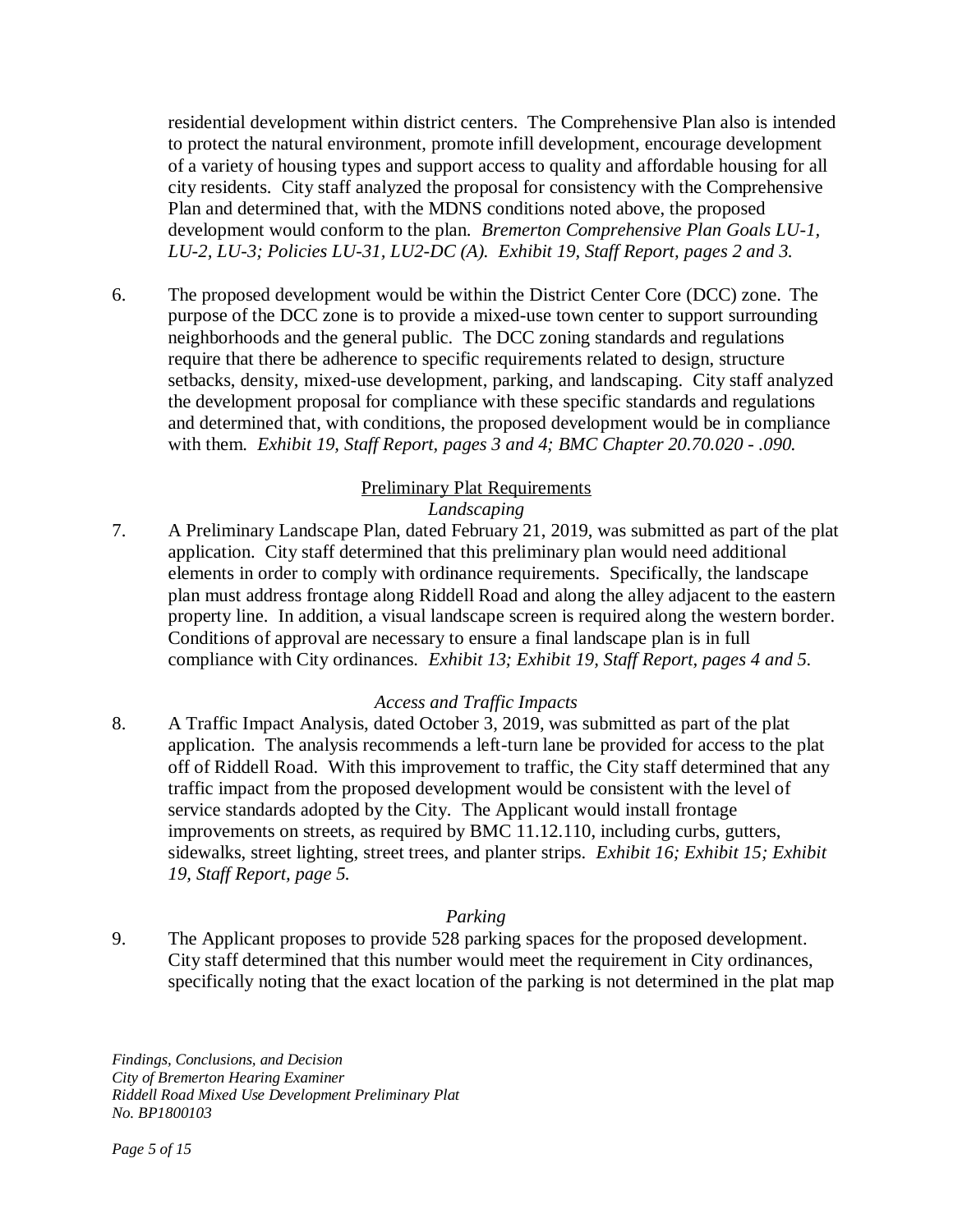submitted with the application, but would be determined at the time of building permit review. *Exhibit 19, Staff Report, page 4.*

#### *Stormwater*

10. A Critical Aquifer Recharge Report, dated September 27, 2018, as well as a Preliminary Storm Drainage Analysis, dated October 29, 2018, were submitted as part of the plat application. The City Public Works and Engineering Department reviewed the proposal and determined that stormwater quantity and quality mitigation, under Title 15 BMC, would be required. The report states that the project would use low-impact development (LID) techniques to treat and disperse stormwater throughout this site, including use of bioretention cells and gravel storage trenches. The Applicant would ensure that natural drainage systems and outfalls are preserved and that stormwater flow is maintained onsite. The Applicant would submit a Storm Drainage Management Agreement to the City for review and approval prior to final plat approval, which would be recorded. *Exhibit 5; Exhibit 10, Exhibit 19, Staff Report, page 5.*

### *Utilities and Services*

- 11. The City's Public Works and Utilities Department issued a letter, dated October 8, 2019, noting that the City of Bremerton has facilities and adequate capacity and supply to provide sewer and water service to the proposed development. *Exhibit 9.*
- 12. The Public Works and Utilities Department also noted that all public utilities must meet current standards at the time of Site Development Permit submittal; all utilities must be accessible by service vehicle and installed within the public right-of-way or within a utility easement; fire truck access must be available for all fire hydrants; and all connection fees must be paid prior to final occupancy approval. In addition, all utility easements and open space dedications would be noted on the face of the plat. *Exhibit 9; Exhibit 19, Staff Report, pages 5 and 6.*
- 13. Schools within the Bremerton School District would serve the project site. No school is within walking distance to the proposed development, such that school children would need to be bussed. City Planner Garrett Jackson testified that the Applicant would ensure that safe walking routes are provided to school bus stops, including one the Applicant would construct along the frontage on Riddell Road, prior to final plat approval. *Testimony of Mr. Jackson; Exhibit 18.m.*

### *Critical Areas*

14. A Wetland Technical Memorandum, dated March 12, 2018, concluded that there are no wetlands on the subject property. A Critical Aquifer Recharge Report, dated September 27, 2018, determined that the subject property is within a Category II Critical Aquifer Recharge area and, accordingly, includes several recommendations to protect the aquifer.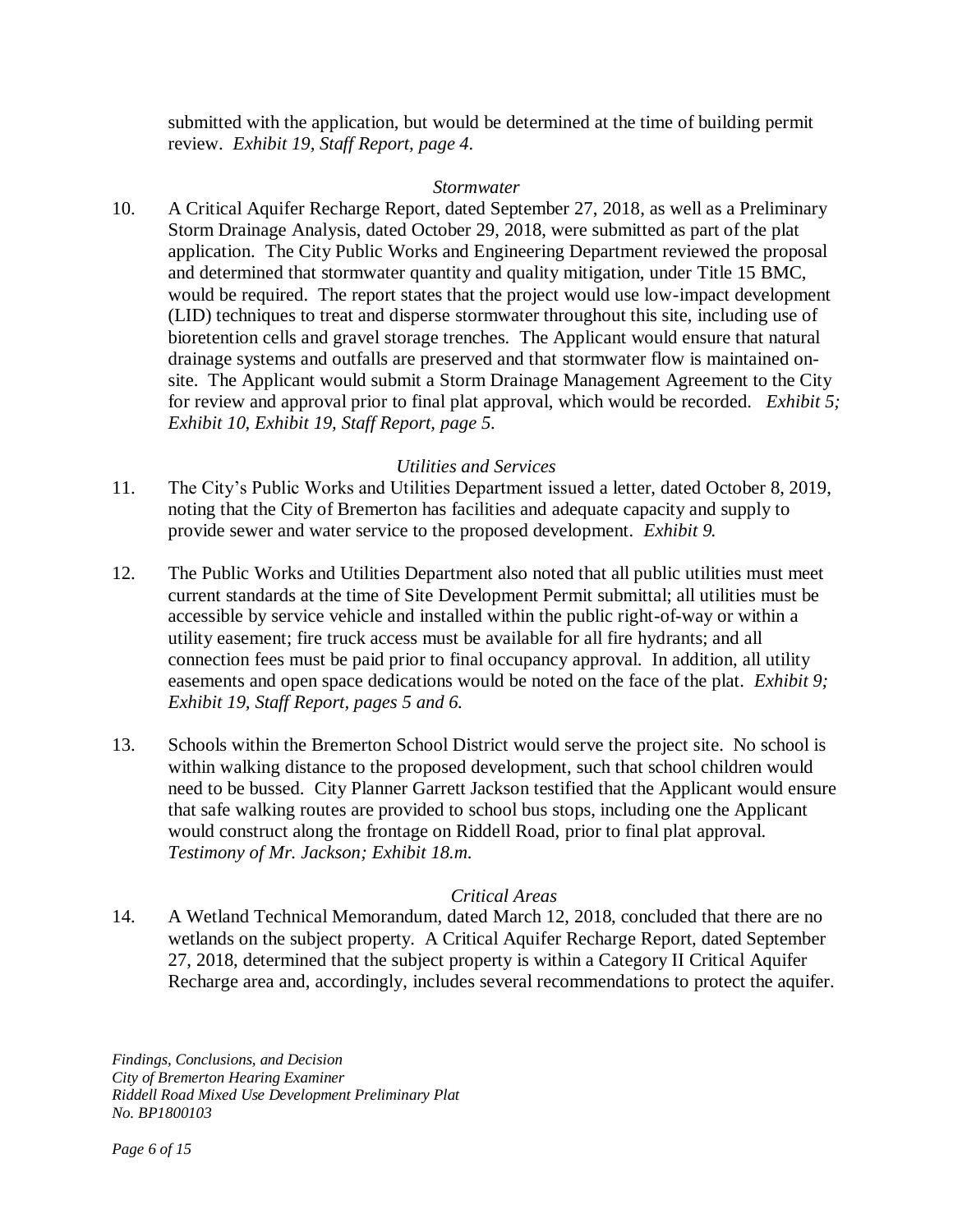A Preliminary Geotechnical Report, dated October 3, 2018, identified slope heights of 15 to 40 feet and slopes of from 15 percent to 100 percent. The report also noted uncontrolled fill has been placed on the site. The report includes several recommendations related to soil and slope stability on the site. *Exhibits 8, 10, and 11.* 

### Testimony

- 15. At the hearing, Mr. Jackson testified generally about the application and about how the current proposal would comply with the City's Comprehensive Plan, zoning ordinances, critical areas ordinances, and the criteria for plat approval under BMC 20.12.100*.* He also addressed some concerns of citizens who commented on the plat application. He noted that, although there would be initial adverse impacts on wildlife, the open space along the western boundary would be beneficial for wildlife in the long term, as it would be an area of sufficient size to provide suitable habitat for many creatures. He testified that the traffic would increase in the area with development of the plat, but stated that the traffic would remain within the level of service standards established by the City Council. *Testimony of Mr. Jackson.*
- 16. Applicant Representative Norm Olson also testified generally about the application and the history of the site. He stated that the project would be developed over a five year period, and not implemented all at one time. Mr. Olson responded to concerns expressed by citizens, noting that there would be over 100 feet of buffer between any development on the site and the western boundary to provide visual screening, and a wildlife habitat. He testified that storm water would be infiltrated on site to the maximum extent possible using low impact development techniques, so that there should be no negative impacts off site due to stormwater. He stated his agreement on behalf of his client with all conditions of approval recommended by the City. Applicant Representative Greg Bradford reiterated that statement that a sufficient buffer will be located along the western property line, including retention of most significant trees with the potential for a small berm to help screen the development from any visual impact. *Testimony of Mr. Olson and Mr. Bradford.*
- 17. Citizen testimony focused on concerns about impacts to wildlife, adverse traffic impacts and visual impacts. Tom Remick testified about his concern with potential adverse impacts to his septic tanks. Debbie Stone testified about her concerns with stability of banks on the site, adverse traffic impacts, and impacts on wildlife. In response, Mr. Olson stated that the site would be graded to remove unstable soils and slopes, and that the buffer is designed, in part, to provide visual screening and wildlife habitat. *Testimony of Mr. Remick, Ms. Stone, and Mr. Olson.*

### Staff Recommendation

18. Mr. Jackson testified City staff determined that, with conditions, the proposed development would comply with the Comprehensive Plan, the City's zoning and critical

*Findings, Conclusions, and Decision City of Bremerton Hearing Examiner Riddell Road Mixed Use Development Preliminary Plat No. BP1800103*

*Page 7 of 15*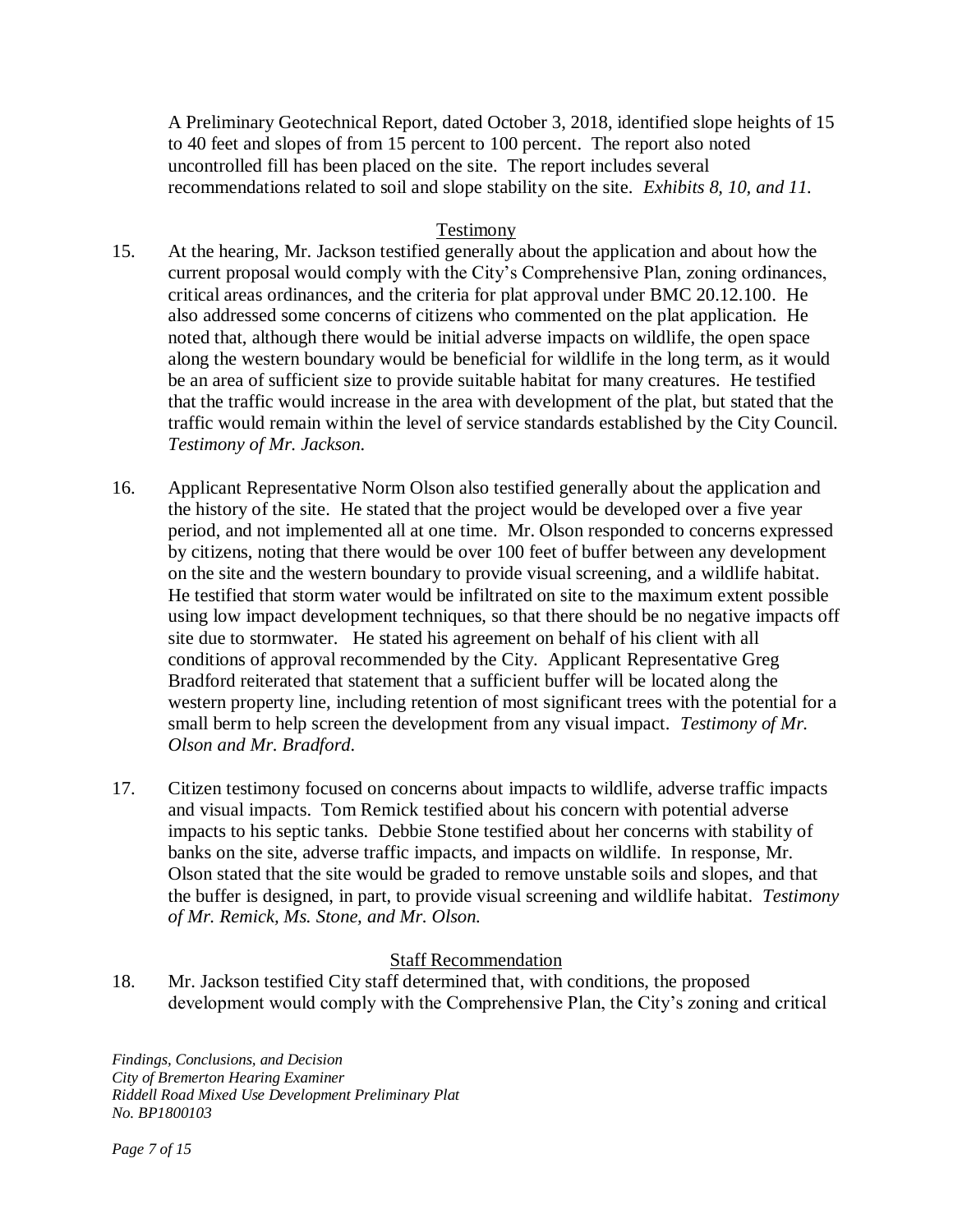areas ordinances, and the applicable building and development regulations under the municipal code. *Testimony of Mr. Jackson.*

## **CONCLUSIONS**

**Jurisdiction** 

The Hearing Examiner is granted jurisdiction to hear and decide preliminary plat requests. *Bremerton Municipal Code (BMC) 20.12.090(a)(2)(i).* 

### Criteria for Review

The Hearing Examiner may approve a preliminary plat if it meets the following criteria:

- (a) The subdivision is in conformance with the Comprehensive Plan, Shoreline Master Program, and any other City-adopted plans;
- (b) Provisions have been made for water, storm drainage, erosion control and sanitary sewage disposal for the subdivision that are consistent with current standards and plans as adopted in City code or ordinance;
- (c) Provisions have been made for roads, utilities, street lighting, street trees and other improvements that are consistent with the zoning code and Engineering Standards;
- (d) Provisions have been made for dedications, easements and reservations;
- (e) The design, shape and orientation of the proposed lots are appropriate to the proposed use. In addition to meeting the minimum lot size density requirement, each residential lot must provide a building envelope. Therefore, corner lots, lots with easements, or lots with environmental constraints may have to be larger than other lots in the subdivision;
- (f) The subdivision complies with the relevant requirements of the zoning code and all other relevant local regulations;
- (g) Appropriate provisions are made to address all impacts identified by any special reports that have been prepared;
- (h) Appropriate provisions for maintenance and monitoring of privately owned common facilities have been made;
- (i) Appropriate provisions, in accordance with RCW 58.17.110, are made for:
	- (1) The public health, safety, and general welfare and for such open spaces, drainage ways, streets or roads, alleys or other public ways, transit stops, potable water supplies, sanitary wastes, parks and recreation, playgrounds, schools and school grounds and all other relevant facts, including sidewalks and other planning features that [ensure] safe walking conditions for students who only walk to and from school; and
	- (2) The public use and interest will be served by the platting of such subdivision and dedication.

*BMC 20.12.100.*

*Findings, Conclusions, and Decision City of Bremerton Hearing Examiner Riddell Road Mixed Use Development Preliminary Plat No. BP1800103*

*Page 8 of 15*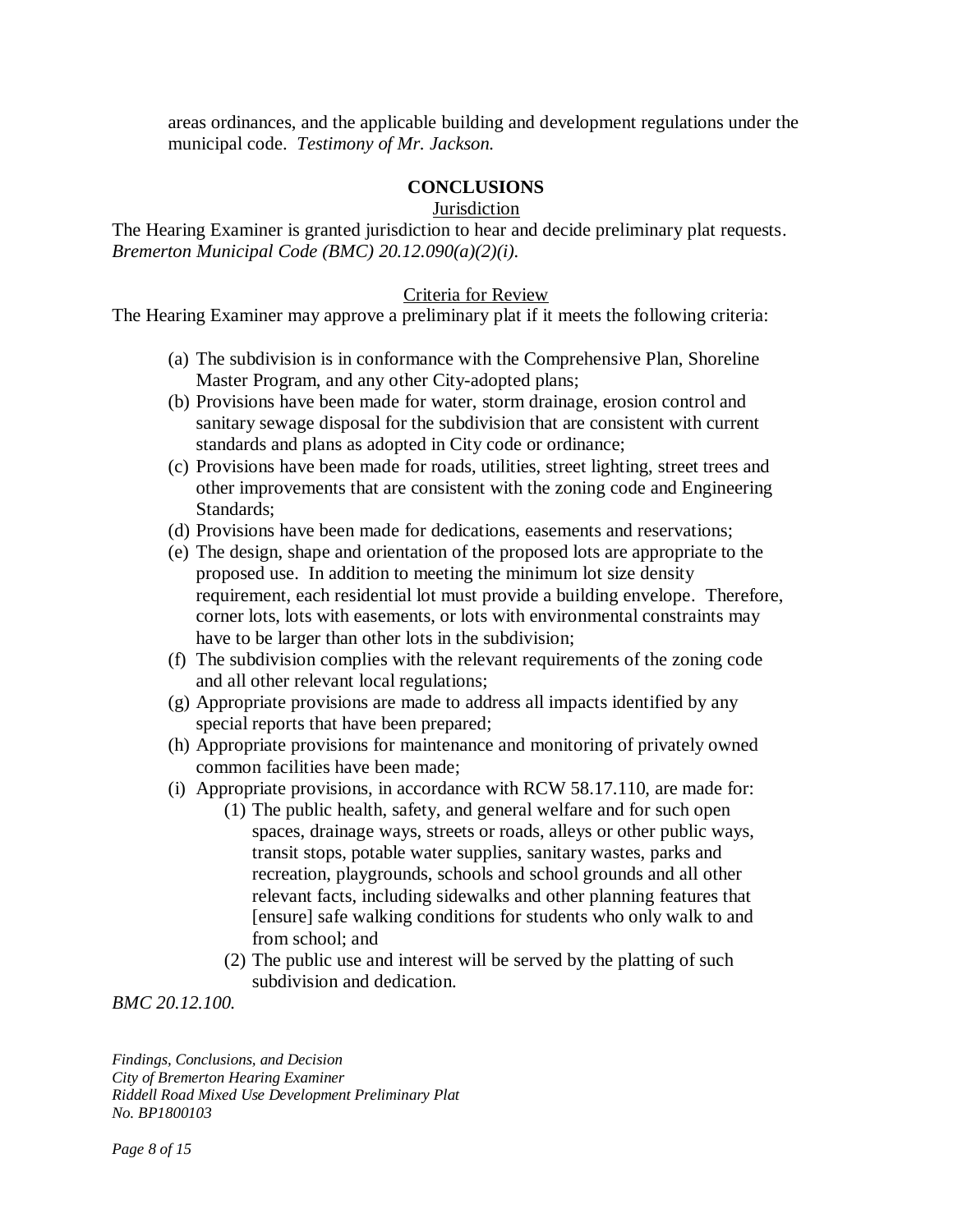The above criteria carry out the state subdivision criteria, codified at Chapter 58.17 RCW, as follows:

A proposed subdivision and dedication shall not be approved unless the City, town, or county legislature body makes written findings that: (a) appropriate provisions are made for the public health, safety, and general welfare and for such open spaces, drainage ways, streets or roads, alleys, other public ways, transit stops, potable water supplies, sanitary wastes, parks and recreation, playgrounds, schools and schoolgrounds and all other relevant facts, including sidewalks and other planning features that assure safe walking conditions for students who only walk to and from school; and (b) the public use and interest will be served by the platting of such subdivision and dedication.

*RCW 58.17.110(2)*.

The criteria for review adopted by the City Council are designed to implement the requirement of chapter 36.70B RCW to enact the Growth Management Act. In particular, RCW 36.70B.040 mandates that local jurisdictions review proposed development to ensure consistency with City development regulations, considering the type of land use, the level of development, infrastructure, and the characteristics of development. *RCW 36.70B.040*.

#### Conclusion Based on Findings

**1. With conditions, the proposed plat would comply with the relevant requirements of the zoning code and all other relevant local regulations as required by BMC 20.12.100.** The proposed mixed use development is consistent with the designation of the subject property under the City Comprehensive Plan. The Applicant would install frontage improvements and street lighting, consistent with Comprehensive Plan Land Use and Housing Element goals and policies, to create walkable and safe neighborhoods. Safe walking conditions would be provided within the subdivision to an existing transit stop in the vicinity and would be provided to future bus stops for school-aged children. The City would provide water and sewer service to the property. Low-impact development techniques would, where feasible, be used to treat stormwater on-site and meet water quality storage requirements. The Applicant would also submit a Temporary Erosion and Sedimentation Control Plan (TESC) and obtain a Department of Ecology water quality construction permit prior to issuance of a Site Development Permit. Provisions have been made for roads, utilities, street lighting, and street trees within the proposed subdivision consistent with the zoning code, the applicable development standards of the BVSAP, and the City's Engineering Standards. The Applicant would mitigate for traffic impacts by providing frontage improvements and a left turn lane for access to the development. The Applicant would provide active recreation and passive recreation within open space tracts on-site.The Applicant would perform additional geotechnical review to ensure that sloped areas are sufficiently stable to allow construction of the proposed development.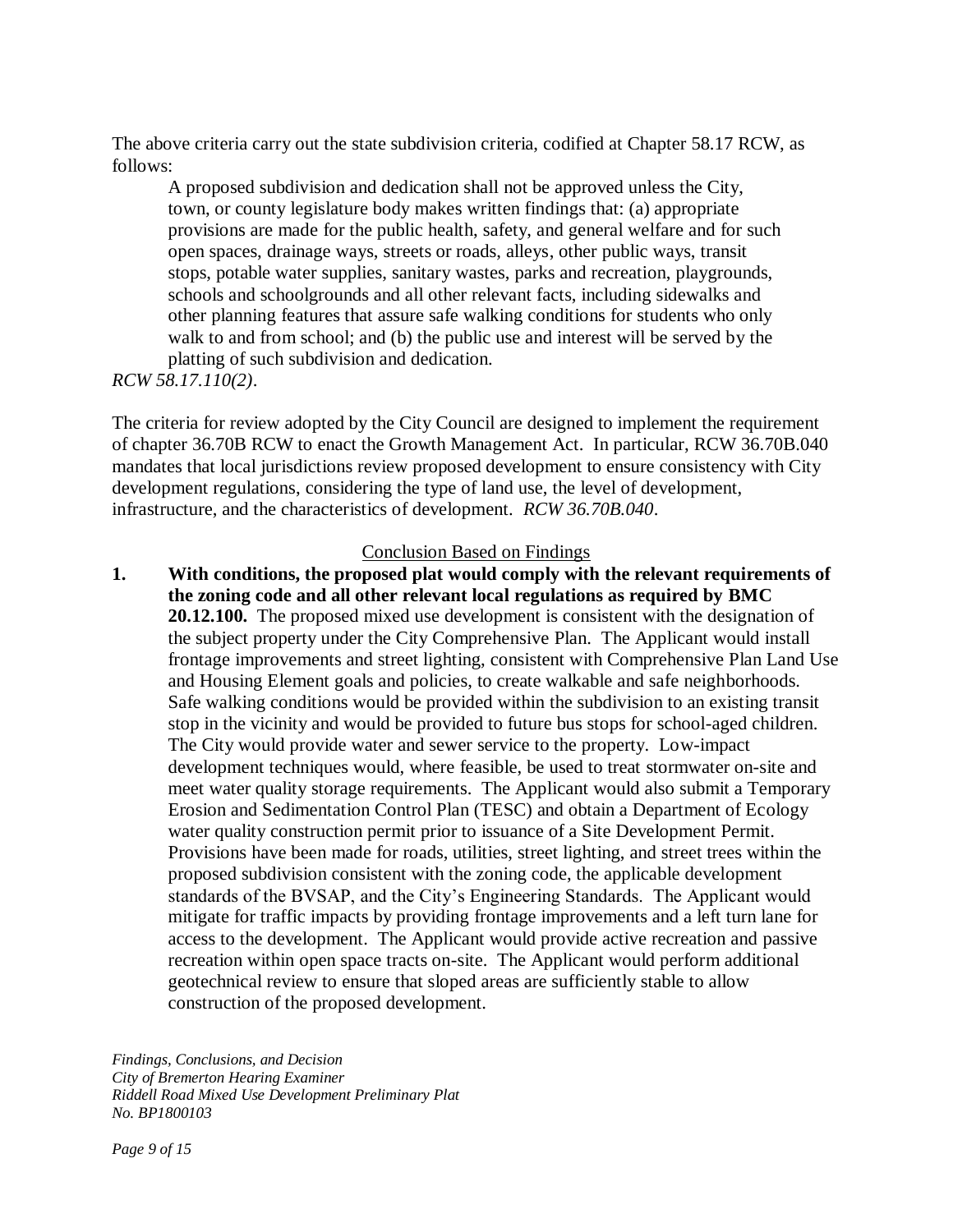Conditions are necessary to ensure that the Applicant constructs all improvements consistent with the submitted plans; ensures all utilities meet current standards and are accessible by service vehicles; cuts, caps, buries, and records all existing water, sanitary, sewer, and storm drainage services that would be abandoned; provides for stormwater quantity and quality mitigation as required under Chapter 15.04 BMC; provides all necessary plans and obtains all necessary permits prior to commencing construction; ensures that all utility connection fees are paid prior to final occupancy; provides all necessary frontage improvements; dedicates all public rights-of-way; ensures that standard driveway approaches are provided; ensures that all development complies with the recommendations of the submitted geotechnical reports; places a hold-harmless agreement on the face of the plat, consistent with BMC 20.14.130 $(g)$ ; submits a final landscaping plan; and submits an application for final plat approval in a timely fashion. *Findings 1 – 18.* 

**2. With conditions, the preliminary plat will comply with requirements for approval provided in state law pursuant to RCW 58.17.110(2).** The City provided reasonable notice and opportunity to comment on the proposed preliminary plat. Environmental impacts of the proposed plat were considered, as required by SEPA, and the City issued a Mitigated Determination of Nonsignificance that was not appealed. The City's requirements for plat approval incorporate the preliminary plat requirements under RCW 58.17.110. Accordingly, the Applicant submitted plans that ensure that the subdivision would meet all requirements for plat approval under the municipal code and the State Subdivision Act. City staff analyzed the proposal and determined that appropriate provisions would be made for the public health, safety, and general welfare and for open spaces, drainage ways, streets or roads, alleys, other public ways, transit stops, potable water supplies, sanitary wastes, parks and recreation, playgrounds, and schools and schoolgrounds, including sidewalks and other planning features that ensure safe walking conditions for students who walk to and from school. Staff also determined that the public use and interest would be served by the platting of such subdivision and dedication. As detailed above in Conclusion 1, conditions are necessary to ensure that the proposal meets all local, state, and federal code requirements. *Findings 1 – 18.*

### **DECISION**

Based upon the preceding findings and conclusions, the request for a preliminary plat to subdivide seven parcels totaling approximately 19.67 acres, into 73 lots -- 69 single-family residential lots and four multifamily/commercial lots -- with associated improvements in the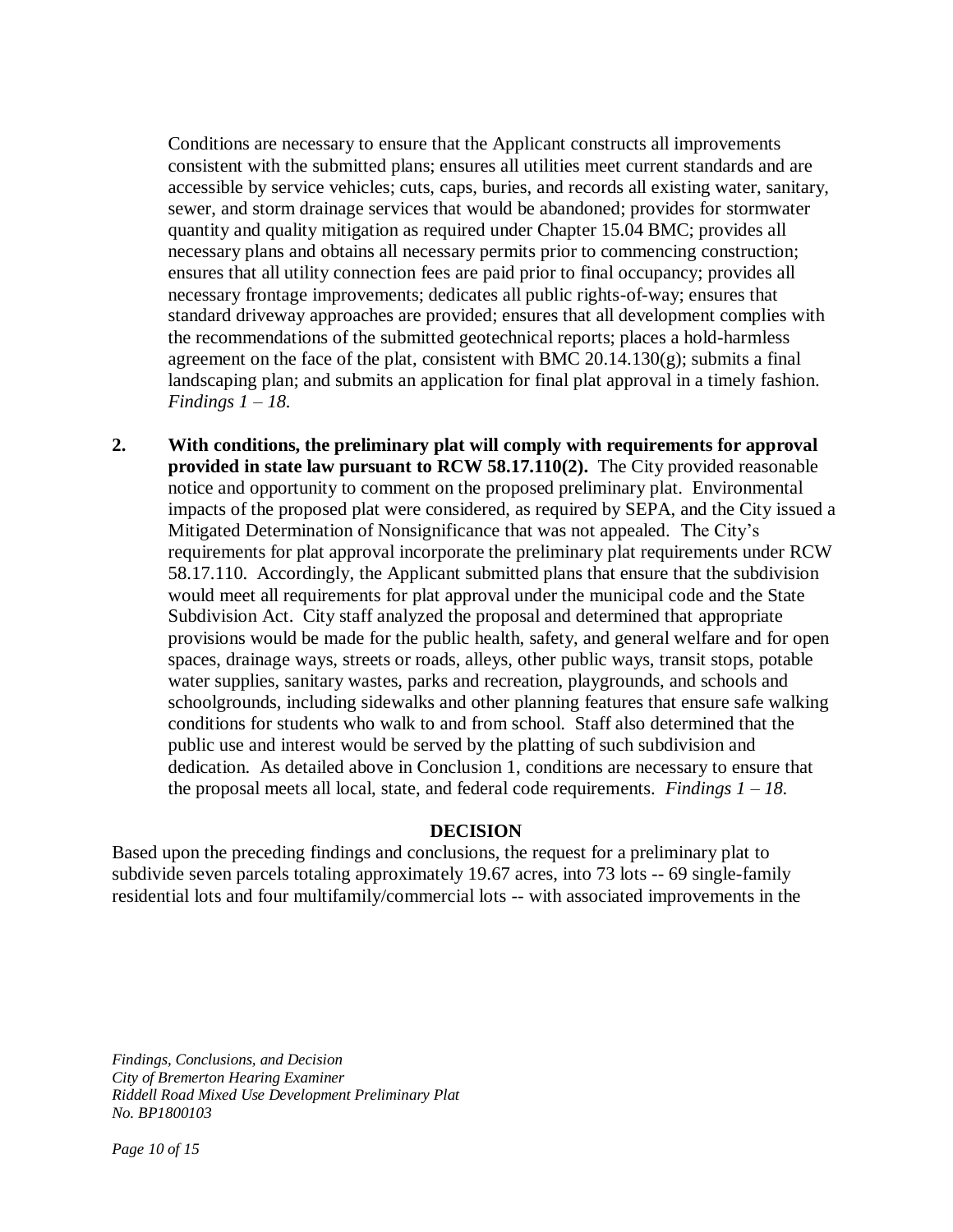District Center Core zone at 1051 NE Riddell Road, is **APPROVED**, subject to the following conditions:<sup>2</sup>

- 1. Per BMC 20.70.060(h), all structures adjacent to Riddell Road shall provide retail/commercial uses along a minimum of fifty (50) percent of the ground floor building facade.
- 2. All parking areas shall meet criteria provided in BMC 20.70.080 and Chapter 20.48 BMC.
- 3. A Type I visual screen is required adjacent to residential properties on the projects western border, the visual screen shall be incorporated into the final landscaping plan and submitted with the Site Development Permit.
- 4. A final landscaping plan consistent with the *February 21, 2019 Emily Russell Landscape Architecture* preliminary landscaping plan, BMC 20.50, and updated to include the final site design, shall be submitted with the Site Development Permit.
- 5. All plant material shall be maintained in a healthy growing condition free of weeds, trash or debris through the life and use of the development. Dead, damaged, diseased, or missing plant material shall be replanted or replaced as necessary to comply with the approved landscaping plan and the requirements of Title 20 BMC.
- 6. Development shall conform to conditions provided in the *October 8, 2018, Conditional Water and Sewer Availability Letter*, or most current letter.
- 7. Any tree planted within five feet of the right-of-way shall have a root barrier of at least 24 inches in depth installed.
- 8. A Site Development Permit shall be completed prior to Final Plat.
- 9. Setback standards per BMC 20.70.060(a)-(c) shall be illustrated on the face of the final subdivision.
- 10. Development shall conform to recommendations made in the *September 27, 2018, Richard Martin Groundwater LLC, Critical Aquifer Recharge Area Report*. At the time of Site Development Permit submittal, the Applicant shall provide an addendum to the report which confirms that Richard Martin Groundwater LLC has reviewed and approved final plans submitted with the Site Development.

 $\overline{a}$  $2^2$  Conditions include both legal requirements applicable to all developments and conditions to mitigate the specific impacts of this development.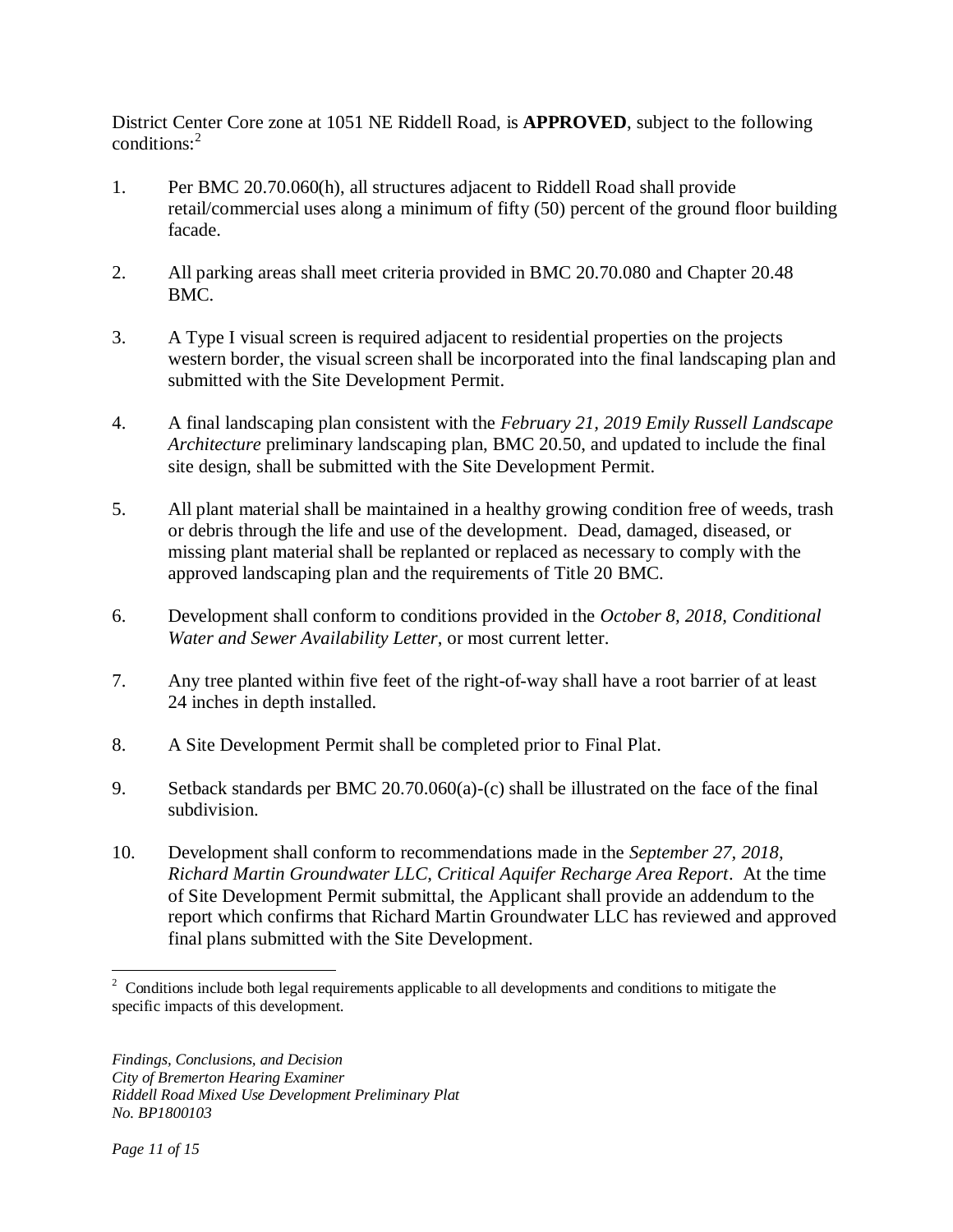- 11. Per BMC 20.14.440(a)(4), the Applicant must explore low impact development (LID) site design alternatives and implement them. The Applicant shall demonstrate LID strategies with the Site Development Permit.
- 12. Development shall comply with the *October 3, 2018, N.L. Olson and Associates, Inc. Preliminary Geotechnical Engineering Report*.
- 13. A Hold Harmless Agreement shall be placed on the face of the plat, consistent with BMC 20.14.130(g).
- 14. Prior to final plat approval the Applicant shall form a Home Owners Association (HOA) which includes Covenants, Conditions, and Restrictions (CC&R), which adequately plan for commonly owned property. The City shall review and approve CC&Rs prior to the Applicant recording the document with the Kitsap County Auditor.
- 15. To ensure unimpeded sidewalk access, any future attached or detached garage, carport, or other structure housing a vehicle, whose vehicle entrance faces the street, shall have a front yard setback of at least twenty feet.
- 16. Per BMC  $20.12.090(a)(2)(ii)$ , the final formal subdivision shall be submitted to the Director within five (5) years of the date that the preliminary approval became final or as approved through extensions per BMC 20.12.060, General Provisions. Should the project fail to comply with these timelines, the formal subdivision shall become null and void.
- 17. An accessible route shall be provided within the site to and from the sidewalks, public streets, public transportation stops, accessible parking, accessible loading zones and accessible building entrances. The accessible route shall be provided by means of walkways, sidewalks and ramps that will comply with A117.1 Accessible and Usable Buildings and Facilities. The slope and cross slope of the finished elevations shall be shown of all walkways, sidewalks, and ramps that are required and intended to be used as part of the accessible route.
- 18. Before construction on any structures, roadway or parking areas may be approved, a geotechnical report is required to ensure the structures are on native soil or structural fill that has been placed properly. Geotechnical inspections and tests shall be performed in accordance with the geo-technical engineer's requirement and recommendations. All inspection results or density tests shall be provided to the Department of Community Development prior to requesting any soils related inspections (such as footing or foundation inspections). The following are required geotechnical inspections: 1.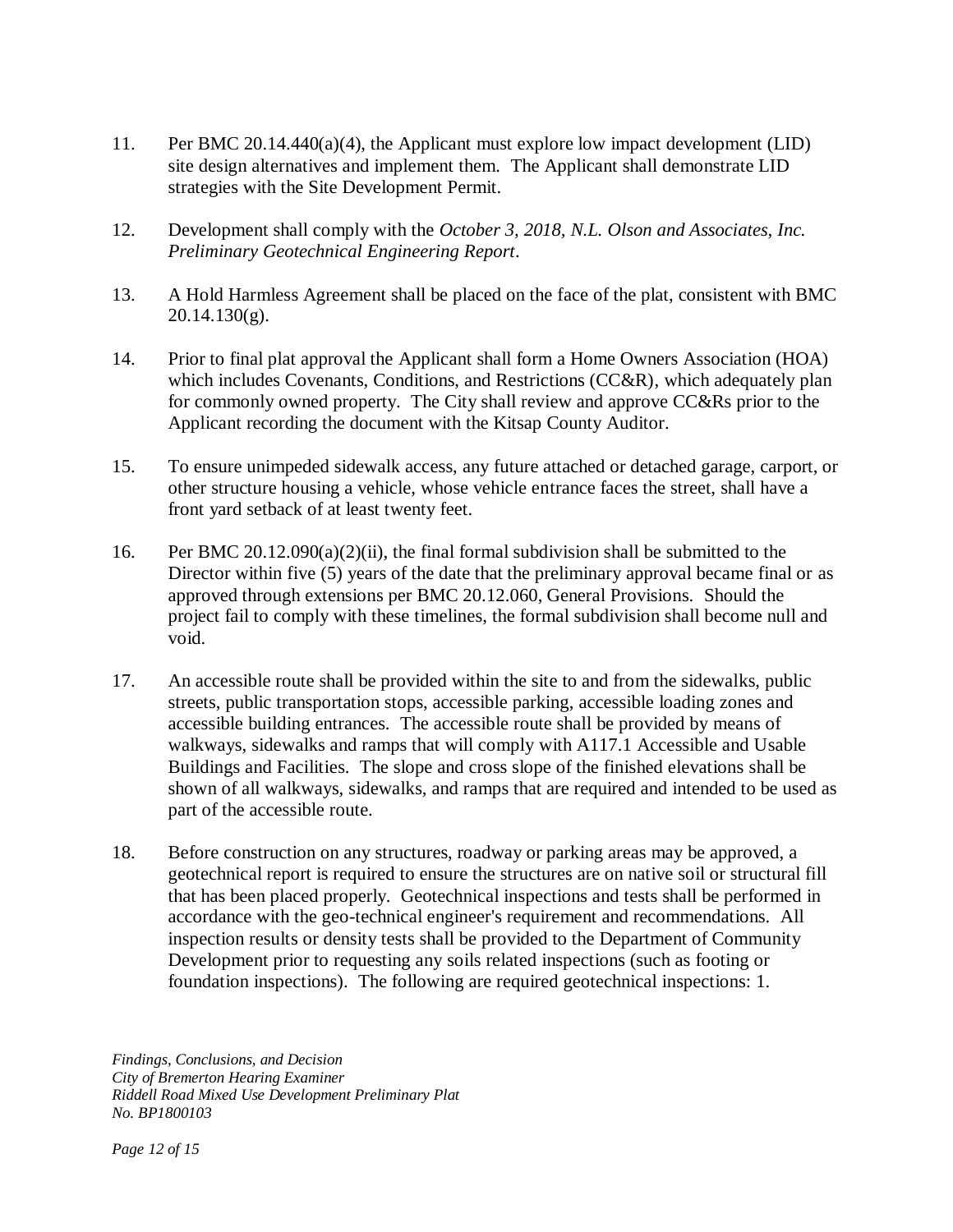Structural fill and compaction; 2. Soil bearing; 3. Retaining wall and rockery placement; 4. Ongoing site monitoring during wet weather construction; 5. Final grading.

- 19. Per the October 3, 2019, Gibson Traffic Consultants, Inc. Updated Traffic Impact Analysis report, a left-turn pocket shall be installed at the site access on NE Riddell Road. The turn pocket shall be installed prior to final plat approval and the final design shall be approved by the City prior to construction. A preliminary turn-pocket design was submitted October 31, 2019; a final design shall be submitted with the Site Development Permit.
- 20. Stormwater quantity and quality mitigation is required pursuant to Chapter 15.04 BMC and the current Washington State Department of Ecology Stormwater Management Manual for Western Washington. All required storm drainage infrastructure shall be installed under separate permits prior to Final Plat approval.
- 21. A Storm Drainage Maintenance Agreement shall be submitted for review and approval prior to Final Plat approval. This agreement shall be recorded at the Kitsap County Auditor's office and the Auditors File Number shall be referenced on the Final Plat.
- 22. Public water and sanitary sewer mains are required and shall be designed, installed and accepted pursuant to BMC Title 15 and the City's Engineering Design and Construction Standards prior to Final Plat approval.
- 23. All areas required to be dedicated as public right of way shall be shown on the face of the Final Plat.
- 24. All frontage improvements shall be installed prior to Final Plat approval.
- 25. Standard driveway approaches are required, per the Standard Driveway requirement in current City's Engineering Design and Construction Standards and Chapter 11.12 BMC.
- 26. A Street Maintenance Agreement shall be submitted for review and approval prior to Final Plat approval. This agreement shall be recorded at the Kitsap County Auditor's Office and the Auditor's File Number shall be referenced on the Final Plat.
- 27. Public street lighting may be required, and shall be installed prior to Final Plat approval pursuant to BMC 11.12.200.
- 28. Utility access easements are required for review and approval prior to Final Plat approval and shall be recorded at the Kitsap County Auditor's Office and the Auditor's File Number shall be referenced on the Final Plat.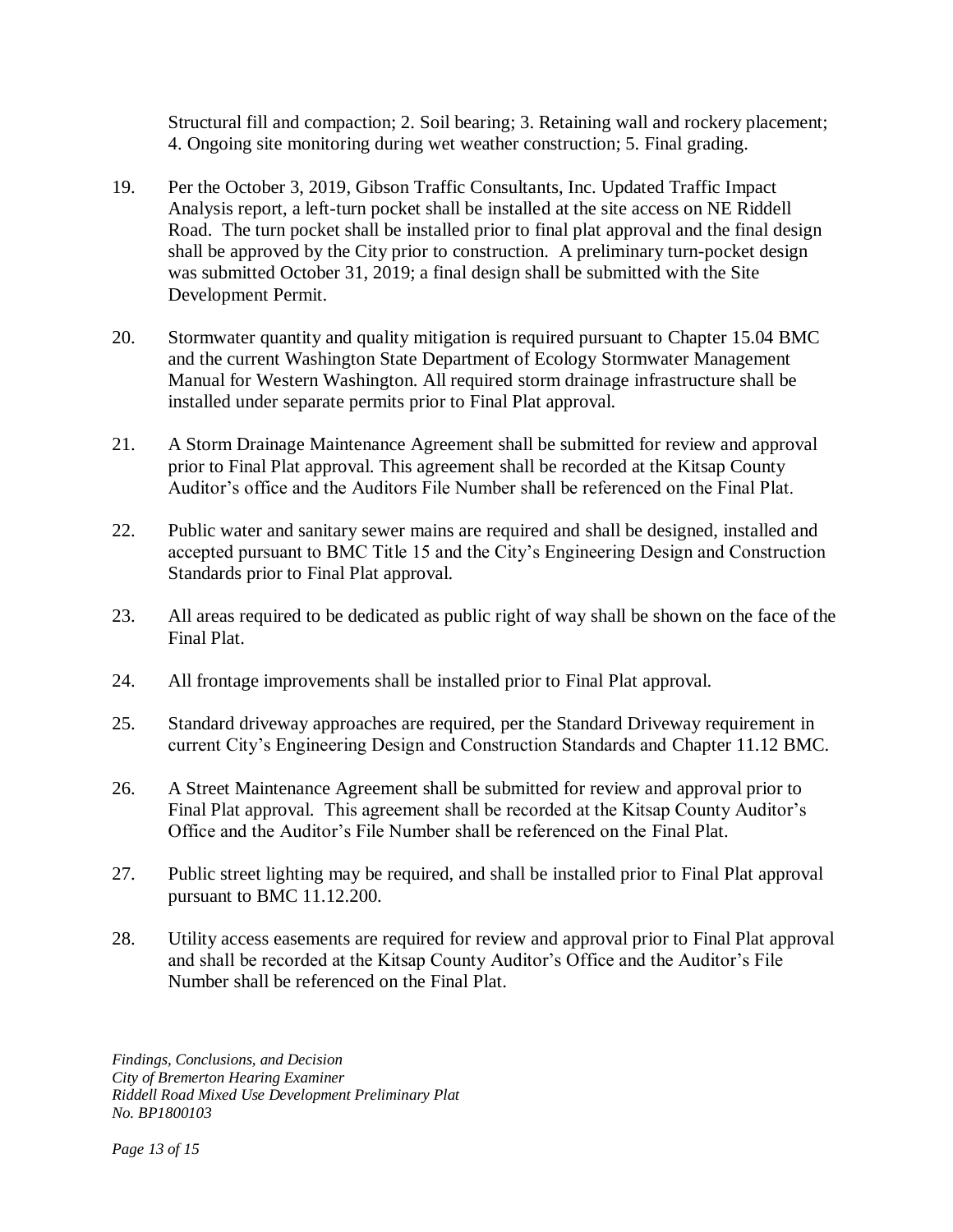- 29. Parcel addresses and private street names are required and shall be shown on the face of the plat prior to Final Plat approval.
- 30. The developer shall coordinate with the US Postal Service for proper mail service prior to Final Plat approval.
- 31. Location of fire hydrants shall comply with requirements of the Fire Marshal and shall be shown on the plans for the Site Development Permit.
- 32. The developer shall coordinate with Kitsap Transit for the siting of a bus stop or bus shelter prior to Final Plat approval.
- 33. All public utilities must meet the City's Engineering Design and Construction Standards.
- 34. All utilities must be accessible by service vehicle and will be installed within the public right-of-way or within a City of Bremerton utility easement.
- 35. Temporary Erosion and Sedimentation Control Plan and a Stormwater Pollution Prevention Plan (SWPPP) are required prior to the issuance of any permit from the City. Ecology Construction Permit will be required prior to issuance of the Site Development Permit.
- 36. All utility plan review and connection fees shall be paid prior to final occupancy approval. Fees will be calculated based on the most current fee schedule.
- 37. All irrigation systems for commercial or industrial facilities shall have separate service lines and separate meters. Residential and multifamily facilities may install the irrigation system on the domestic supply. This requirement is in place because the wastewater billing fees are tied to water consumption. All facilities with irrigation systems shall have an approved double check valve assembly installed on the service line within two feet of the water meter to provide premises isolation (when the backflow assembly is off, everything on the property will be without water). Systems with chemical addition or auxiliary water supplies will be required to install an approved reduced pressure backflow assembly within two feet of the water meter to provide premises isolation. Approved assemblies are assemblies on the current Washington State Department of Health approved assembly list.
- 38. Fireline: Backflow assemblies (DCDAs) for firelines shall be installed in the mechanical room, less than 75 pipe feet away from where the water supply enters the property at the right-of-way or easement. If the distance to the mechanical room is greater than 75 pipefeet, the backflow assembly shall be installed in an approved vault at the property line or edge of easement where the water supply enters the property.